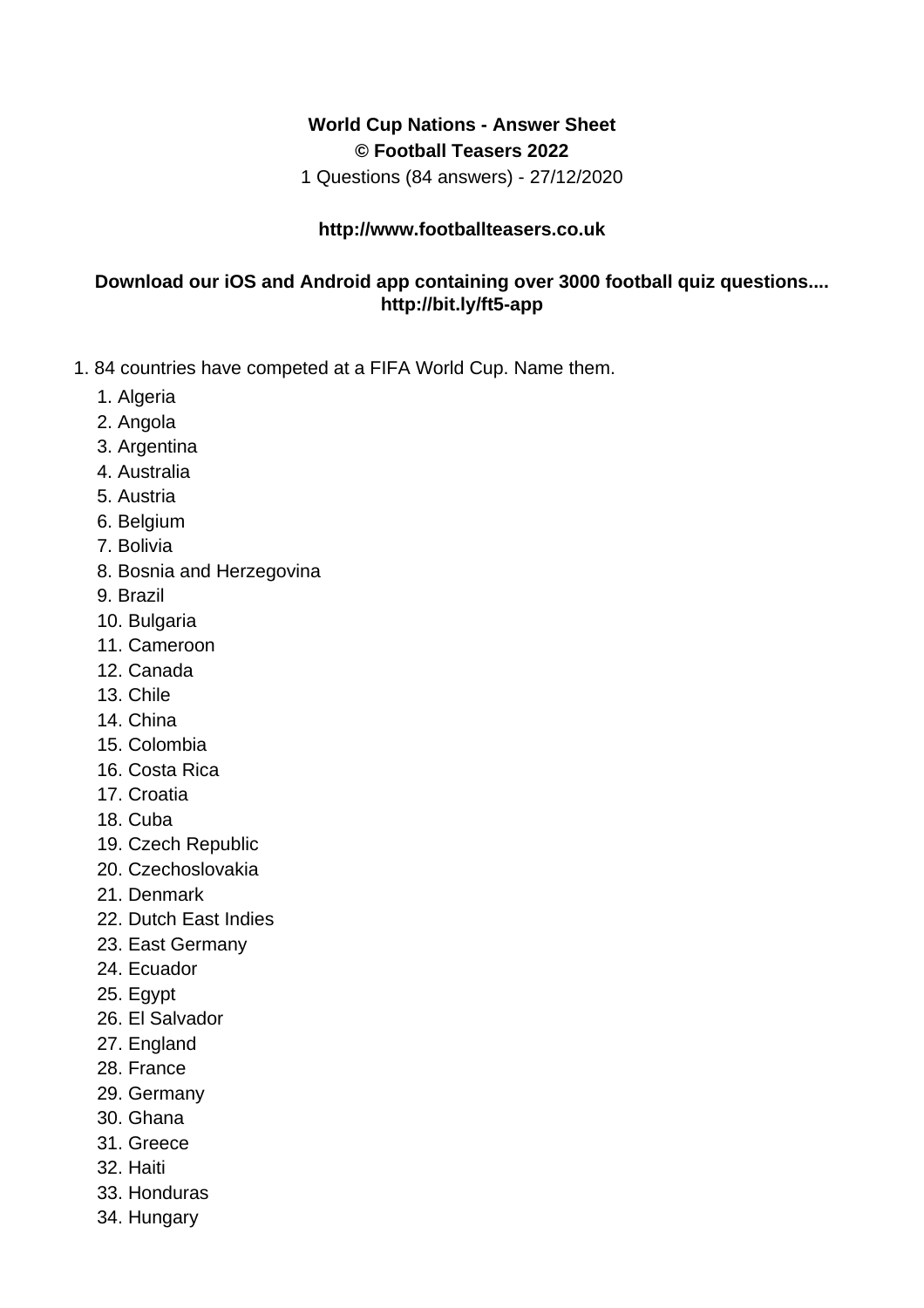- 35. Iceland
- 36. Iran
- 37. Iraq
- 38. Israel
- 39. Italy
- 40. Ivory Coast
- 41. Jamaica
- 42. Japan
- 43. Kuwait
- 44. Mexico
- 45. Morocco
- 46. Netherlands
- 47. New Zealand
- 48. Nigeria
- 49. North Korea
- 50. Northern Ireland
- 51. Norway
- 52. Panama
- 53. Paraguay
- 54. Peru
- 55. Poland
- 56. Portugal
- 57. Republic of Ireland
- 58. Romania
- 59. Russia
- 60. Saudi Arabia
- 61. Scotland
- 62. Senegal
- 63. Serbia
- 64. Serbia and Montenegro
- 65. Slovakia
- 66. Slovenia
- 67. South Africa
- 68. South Korea
- 69. Soviet Union
- 70. Spain
- 71. Sweden
- 72. Switzerland
- 73. Togo
- 74. Trinidad and Tobago
- 75. Tunisia
- 76. Turkey
- 77. Ukraine
- 78. United Arab Emirates